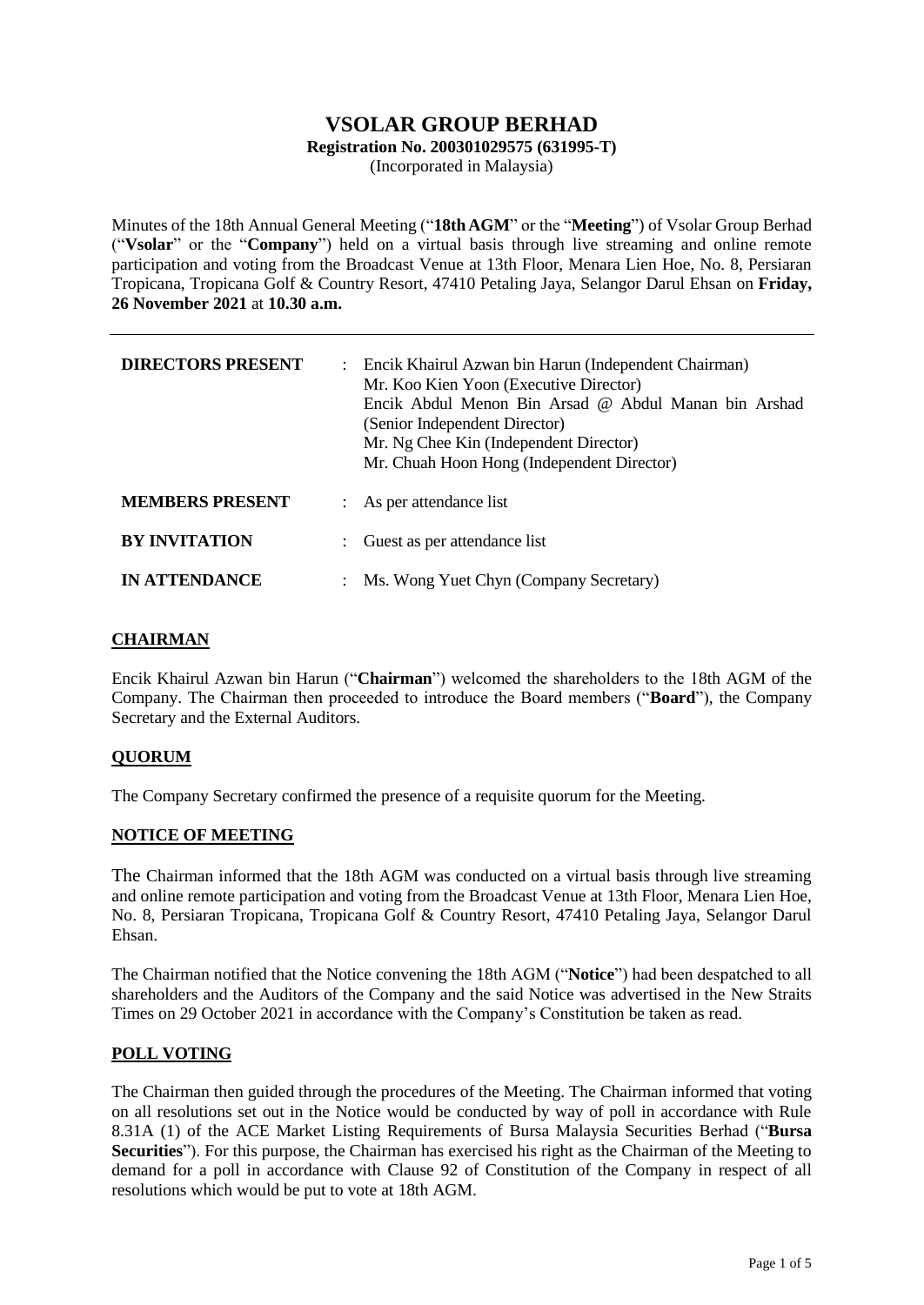**VSOLAR GROUP BERHAD** Registration No. 200301029575 (631995-T) Minutes of the 18th Annual General Meeting held on 26 November 2021

The polling would be conducted electronically via the remote participation and voting facility provided by ShareWorks Sdn. Bhd. ("**ShareWorks**") and that voting began since the commencement of the Meeting until the announcement of the end of the voting session by the Chairman. In this respect, the Share Registrar, ShareWorks, had been appointed the Poll Administrator and SharePolls Sdn. Bhd. as the Scrutineer for the poll voting exercise.

The Chairman informed that the Board will deal with the shareholders' questions after the deliberation of the agenda. The Board will try their best to address all the questions by email at the earliest possible after the Meeting if the Board was unable to address all the questions received from shareholders and/or proxies.

The Chairman then proceeded with the Agenda of the Meeting.

## **1. AUDITED FINANCIAL STATEMENTS ("AFS") FOR THE FINANCIAL YEAR ENDED 30 JUNE 2021 ("FYE 2021") TOGETHER WITH THE REPORTS OF THE DIRECTORS AND AUDITORS THEREON.**

The Chairman proceeded to item 1 of the Agenda which was to receive the Company's AFS together with the Reports of the Directors and Auditors thereon for the FYE 2021, as set out in the Annual Report 2021.

The Chairman declared that the AFS together with the Reports of the Directors and Auditors for the FYE 2021 were duly tabled and received at the 18th AGM in accordance with Section 340(1)(a) of the Companies Act 2016 ("**CA 2016**"). He further explained that the AFS for FYE 2021 were for discussion only as they did not require shareholders' approval. Hence, the AFS would not be put forward for voting.

# **2. RE-ELECTION OF MR. CHUAH HOON HONG**

The Chairman proceeded to Ordinary Resolution 1 which was to re-elect Mr. Chuah Hoon Hong ("**Mr. Chuah**"), who retired pursuant to Clause 134 of the Company's Constitution. He added that Mr. Chuah, who was eligible for re-election had offered himself for re-election.

The Chairman further informed that Mr. Chuah is an Independent Director of the Company and his profile was set out on page 10 of the Annual Report 2021.

The Chairman closed the resolution and proceeded with the next resolution.

## **3. RE-ELECTION OF MR. NG CHEE KIN**

The Chairman proceeded to Ordinary Resolution 2 which was to re-elect Mr. Ng Chee Kin ("**Mr. Ng**"), who retired pursuant to Clause 134 of the Company's Constitution. He added that Mr. Ng who was eligible for re-election, had offered himself for re-election.

The Chairman further informed that Mr. Ng is an Independent Director of the Company and his profile was set out on page 9 of the Annual Report 2021.

The Chairman closed the resolution and proceeded with the next resolution.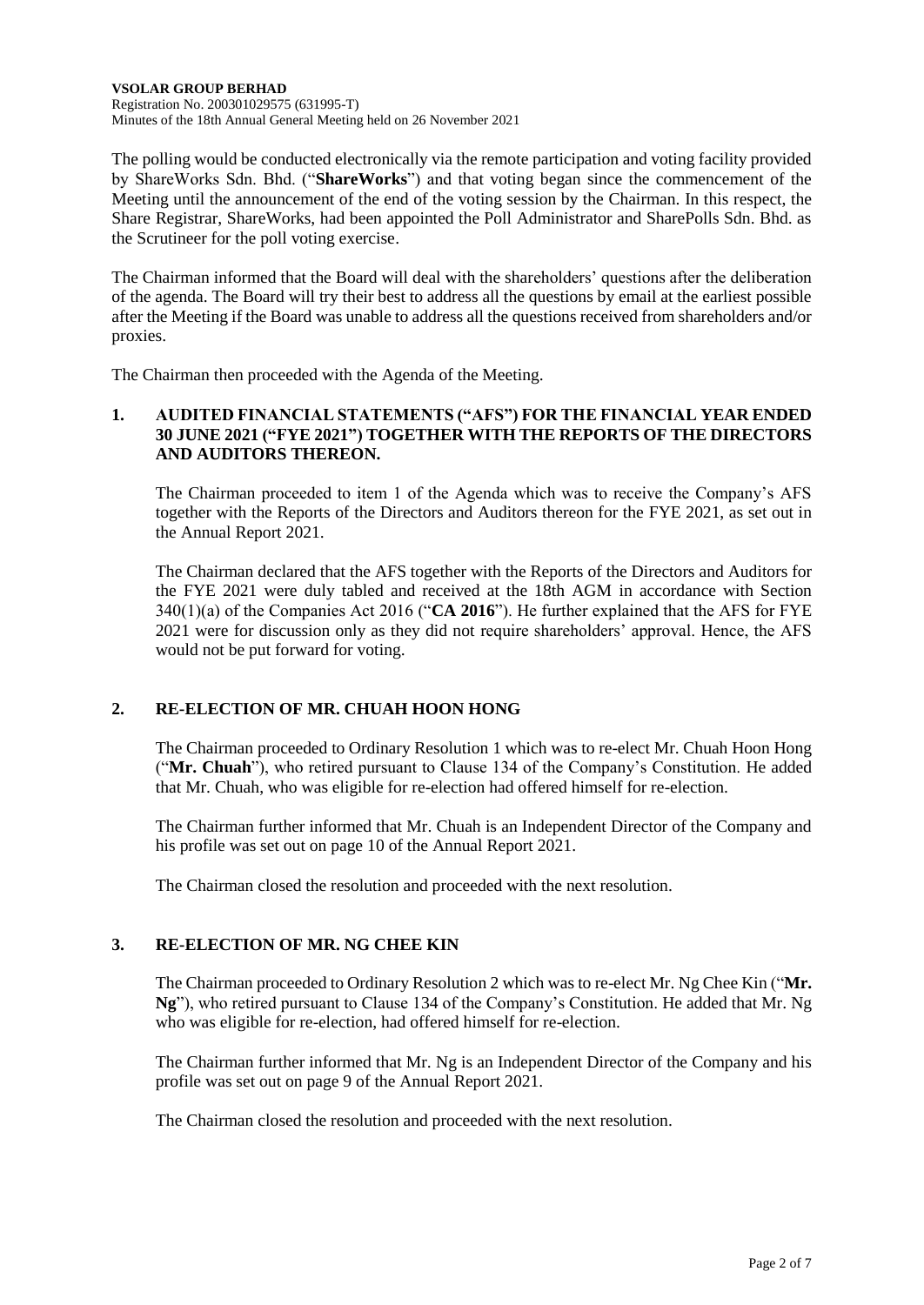## **4. RE-APPOINTMENT OF MESSRS. CAS MALAYSIA PLT AS AUDITORS OF THE COMPANY AND TO AUTHORISE THE DIRECTORS TO FIX THEIR REMUNERATION**

The Chairman proceeded to Ordinary Resolution 3 which was to re-appoint Messrs CAS Malaysia PLT ("**CAS**") as Auditors of the Company for the ensuing year and to authorise the Directors to fix their remuneration.

The Chairman added that CAS, the retiring Auditors have indicated their willingness to accept the re-appointment. A representative from CAS, Mr. Jeremy Kong June Hon introduced himself to the shareholders.

The Chairman closed the resolution and proceeded with the next resolution.

## **5. PAYMENT OF DIRECTORS' FEES FOR THE FINANCIAL YEAR ENDING 30 JUNE 2022 ("FYE 2022")**

The Chairman proceeded to Ordinary Resolution 4 which was to approve the sum of RM324,000.00 as Directors' fees in respect of the FYE 2022.

The Chairman closed the resolution and proceeded with the next resolution.

## **6. PAYMENT OF DIRECTORS' FEES FOR THE FINANCIAL YEAR ENDING 30 JUNE 2023 ("FYE 2023")**

The Chairman proceeded to Ordinary Resolution 5 which was to approve the sum of RM324,000.00 as Directors' fees in respect of the FYE 2023.

The Chairman closed the resolution and proceeded with the next resolution.

## **7. PAYMENT OF DIRECTORS' BENEFITS FOR THE PERIOD COMMENCING AFTER THE DATE OF THE 18TH AGM TO THE DATE OF THE NEXT AGM**

The Chairman proceeded to Ordinary Resolution 6 which was to approve the sum of RM18,000.00 as Directors' benefits for the period commencing after the date of the 18th AGM to the date of the next AGM.

The Chairman closed the resolution and proceeded with the next resolution.

## **8. RETENTION OF ENCIK ABDUL MENON BIN ARSAD @ ABDUL MANAN BIN ARSHAD AS SENIOR INDEPENDENT DIRECTOR**

The Chairman proceeded to Ordinary Resolution 7 which was to approve the retention of Encik Abdul Menon bin Arshad ("**Encik Menon**") who has served as the Senior Independent Director for a cumulative term of more than 9 years to continue to act as the Independent Director of the Company.

The Chairman closed the resolution and proceeded with the next resolution.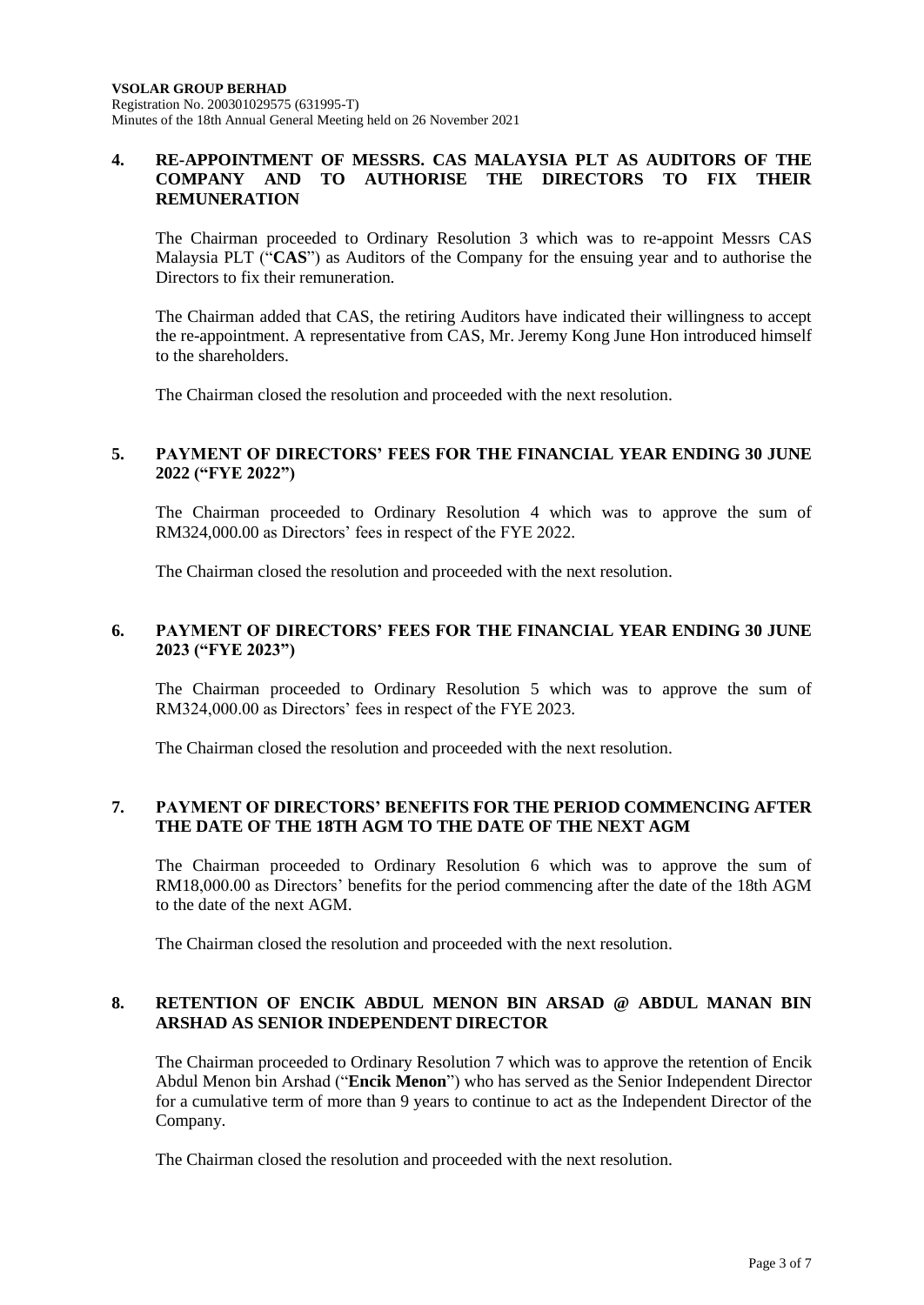## **9. RETENTION OF MR. NG CHEE KIN AS AN INDEPENDENT DIRECTOR**

The Chairman proceeded to Ordinary Resolution 8 which was to approve the retention of Mr. Ng who has served as an Independent Director for a cumulative term of more than 9 years to continue to act as the Independent Director of the Company.

The Chairman closed the resolution and proceeded with the next resolution.

## **10. AUTHORITY TO ALLOT AND ISSUE SHARES PURSUANT TO SECTIONS 75 AND 76 OF THE CA 2016**

The Chairman proceeded to Ordinary Resolution 9 which was to provide authority for the Directors to issue shares pursuant to Sections 75 and 76 of the CA 2016.

"**THAT** pursuant to Sections 75 and 76 of the CA 2016, the Directors be and are hereby authorised to allot and issue shares in the Company at any time and from time to time until the conclusion of the next AGM of the Company upon such terms and conditions and for such purposes as the Directors may, in their absolute discretion, deem fit provided that the aggregate number of shares to be issued does not exceed ten per centum (10%) or up to the threshold as approved by Bursa Securities of the total number of issued shares of the Company (excluding treasury shares, if any) at the time of issue, subject to the Constitution of the Company and approval of all the relevant regulatory bodies being obtained for such allotment and issuance."

The Chairman closed the resolution and proceeded with the next resolution.

## **11. ANY OTHER BUSINESS**

The Chairman with confirmation from the Company Secretary informed that the Company did not receive any notice for transaction of any other business at the Meeting.

The Chairman then proceeded with the Questions and Answers session for the Board and Management to deal with the questions that had been submitted by the shareholders as follows:

(1) Question:

Kindly give the shareholders some e-vouchers, such as food vouchers or e-wallet (but not discount vouchers) for being loyal shareholders and attending this meeting. Times are bad now. Please be considerate to us shareholders during these times. Thank you.

#### Reply by the Board:

As stated in our Administrative Guide to the shareholders on 28 October 2021, the Company will not give door gifts or e-vouchers for this AGM.

However, the suggestion is noted and it will be brought to the Board's attention for consideration in the forthcoming AGM.

(2) Question:

May I know how many shareholders attended the Meeting?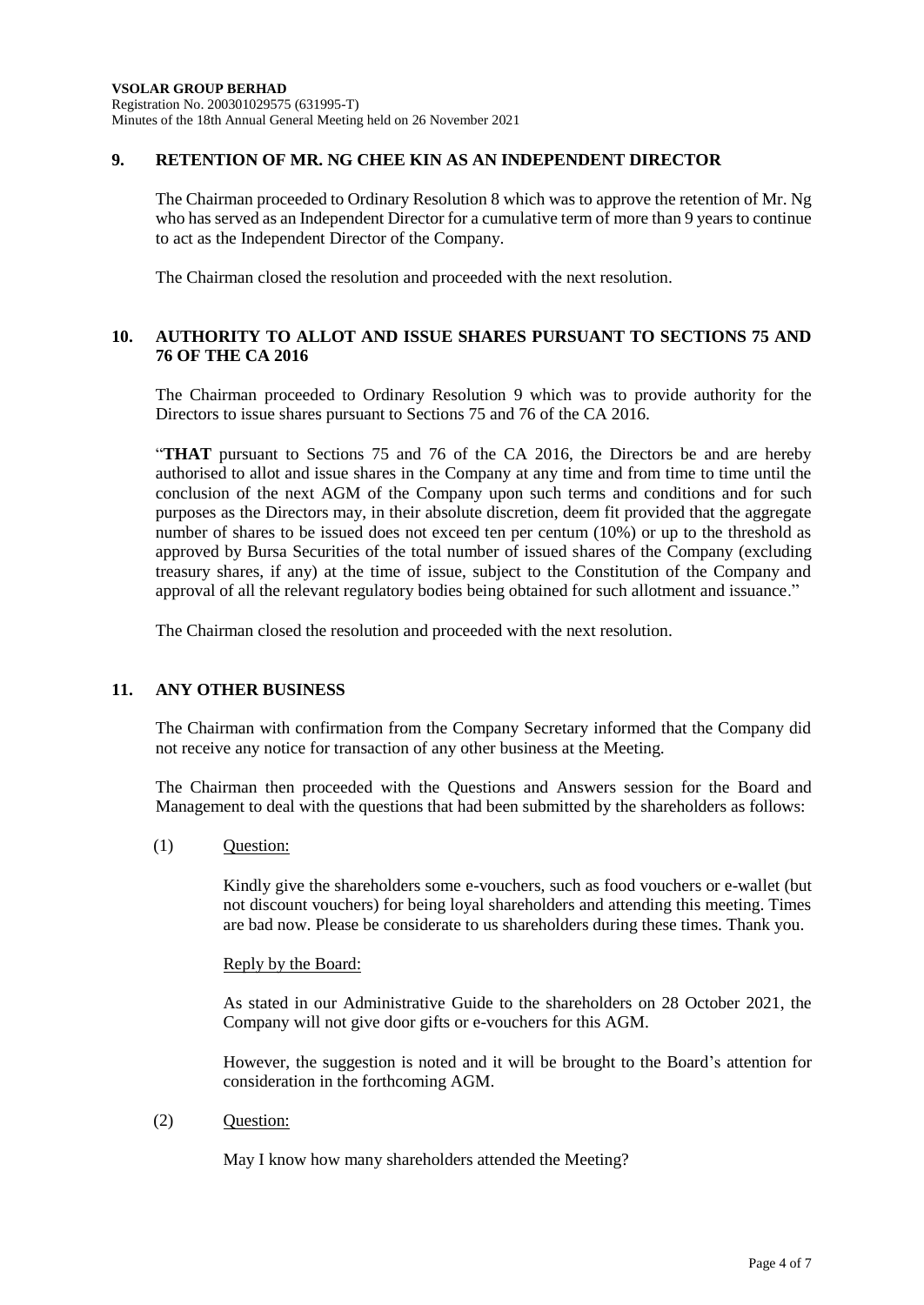#### Reply by the Board:

17 shareholders and proxies attended the Meeting.

(3) Question:

The Company has performed badly during the past few years especially wanting to venture into the glove sector which was like beating around the bush and we hope we were wrong in this sense.

#### Reply by the Board:

At the moment, Vsolar has no plans to venture into the glove business.

(4) Question:

How can the Company turnaround and give shareholders' confidence?

#### Reply by the Board:

The Company is in the midst of negotiating a few projects for the rooftop solar system and any update on the projects will be announced through Bursa Malaysia Securities Berhad ("**Bursa Securities**").

(5) Question:

The share price is roller coasting up and down so vigorously. The financial results however are like a sick cat waiting for cure.

What is the Board's view on the prospects of the Company in the coming 2 to 5 years?

#### Reply by the Board:

The Company is unable to control the share price. However, the Company will improve its financial performance by securing the projects as mentioned above so as to increase the Company's value which would indirectly influence the share price. Any update on the projects will be announced through the Bursa Securities.

(6) Question:

What is Independent Directors' view on the Company's diversity into other businesses like buying other public listed company' ("**PLC**") shares and not just focus on the core business?

#### Reply by the Board:

The Company has focused on its core business in Malaysia as well as Taiwan. However, the nature of Vsolar's business is subject to the relevant authorities' approval and macro-economies and it requires certain amounts of waiting or processing time.

In view of the Company's available funds, the Management placed it in the money markets and invested in PLC's shares with high liquidity.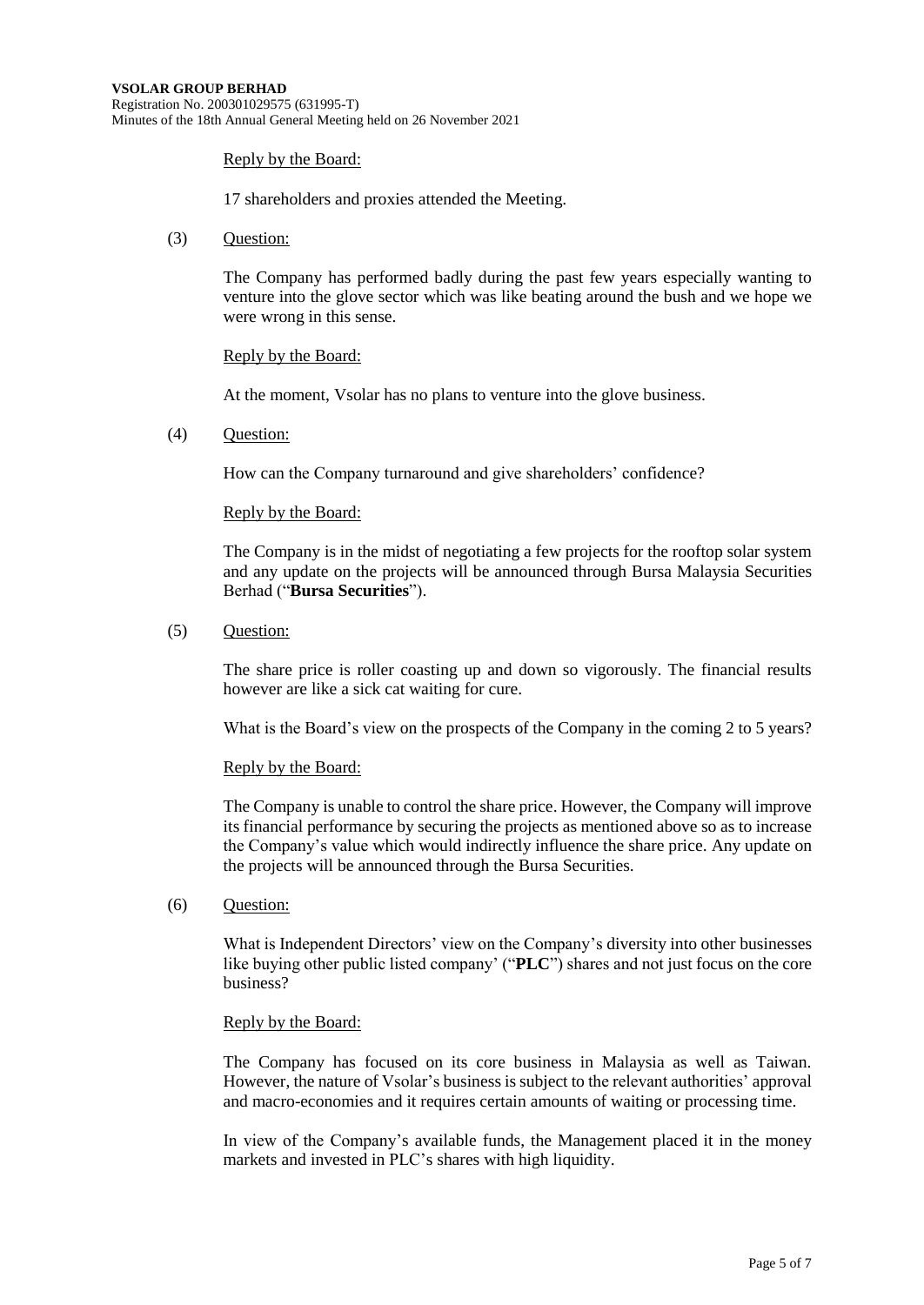With no further questions raised by shareholders, the Chairman announced the allocation of a further 10 minutes for the shareholders to complete casting their votes.

The Chairman then announced the closing of the online voting session and then adjourned the Meeting for approximately 15 to 20 minutes for the poll votes to be counted by the Poll Administrator in the presence of the appointed Scrutineer.

The Meeting resumed at 10.19 a.m. The representative of the Scrutineer submitted the report of the results to the Chairman.

## **12. RESULT OF THE POLL VOTES ON RESOLUTIONS TABLED AT THE 18TH AGM ON 26 NOVEMBER 2021**

The results of the poll were as follow:

| <b>Resolution</b>               |                     | <b>Voted For</b>    |               | <b>Voted Against</b> |                  |               |  |
|---------------------------------|---------------------|---------------------|---------------|----------------------|------------------|---------------|--|
|                                 | No. of              | No. of              | $\frac{0}{0}$ | No. of               | No. of           | $\frac{0}{0}$ |  |
|                                 | <b>Shareholders</b> | shares              |               | <b>Shareholders</b>  | shares           |               |  |
| <b>Ordinary Resolution 1</b>    | 16                  | 543,991,427 99.8348 |               | 4                    | 900,219          | 0.1652        |  |
| Re-election of Mr. Chuah        |                     |                     |               |                      |                  |               |  |
| <b>Ordinary Resolution 2</b>    | 14                  | 543,986,227 99.8348 |               | 5                    | 900,419          | 0.1652        |  |
| Re-election of Mr. Ng           |                     |                     |               |                      |                  |               |  |
| <b>Ordinary Resolution 3</b>    | 16                  | 544,361,427 99.9027 |               | $\overline{4}$       | 530,219          | 0.0973        |  |
| Re-appointment<br>of            |                     |                     |               |                      |                  |               |  |
| <b>Auditors</b>                 |                     |                     |               |                      |                  |               |  |
| <b>Ordinary Resolution 4</b>    | 10                  | 543,024,427 99.6573 |               | 10                   | 1,867,219 0.3427 |               |  |
| Approval of Directors'          |                     |                     |               |                      |                  |               |  |
| Fees for FYE 2022               |                     |                     |               |                      |                  |               |  |
| <b>Ordinary Resolution 5</b>    | 8                   | 543,023,363 99.7120 |               | 11                   | 1,568,283 0.2880 |               |  |
| Approval of Directors'          |                     |                     |               |                      |                  |               |  |
| Fees for FYE 2023               |                     |                     |               |                      |                  |               |  |
| <b>Ordinary Resolution 6</b>    | 9                   | 543,179,163 99.7406 |               | 10                   | 1,412,483 0.2594 |               |  |
| Approval of Directors'          |                     |                     |               |                      |                  |               |  |
| <b>Benefits</b>                 |                     |                     |               |                      |                  |               |  |
| <b>Ordinary Resolution 7</b>    | 13                  | 543,990,163 99.8346 |               | 6                    | 901,364          | 0.1654        |  |
| <b>Retention of Encik Abdul</b> |                     |                     |               |                      |                  |               |  |
| Menon as Independent            |                     |                     |               |                      |                  |               |  |
| Director                        |                     |                     |               |                      |                  |               |  |
| <b>Ordinary Resolution 8</b>    | 13                  | 543,990,163 99.8346 |               | 6                    | 901,364          | 0.1654        |  |
| Retention of Mr. Ng as          |                     |                     |               |                      |                  |               |  |
| <b>Independent Director</b>     |                     |                     |               |                      |                  |               |  |
| <b>Ordinary Resolution 9</b>    | 12                  | 543,568,763 99.7572 |               | $\overline{7}$       | 1,322,764 0.2428 |               |  |
| Authority to Allot and          |                     |                     |               |                      |                  |               |  |
| <b>Shares</b><br>under<br>Issue |                     |                     |               |                      |                  |               |  |
| Sections 75 and 76 of the       |                     |                     |               |                      |                  |               |  |
| CA 2016                         |                     |                     |               |                      |                  |               |  |

The Chairman then declared all the resolutions as set out on the Notice of the 18th AGM were carried out.

## **13. CLOSE OF MEETING**

There being no other business, the Meeting terminated at 11.21 a.m. with a vote of thanks to the Chair.